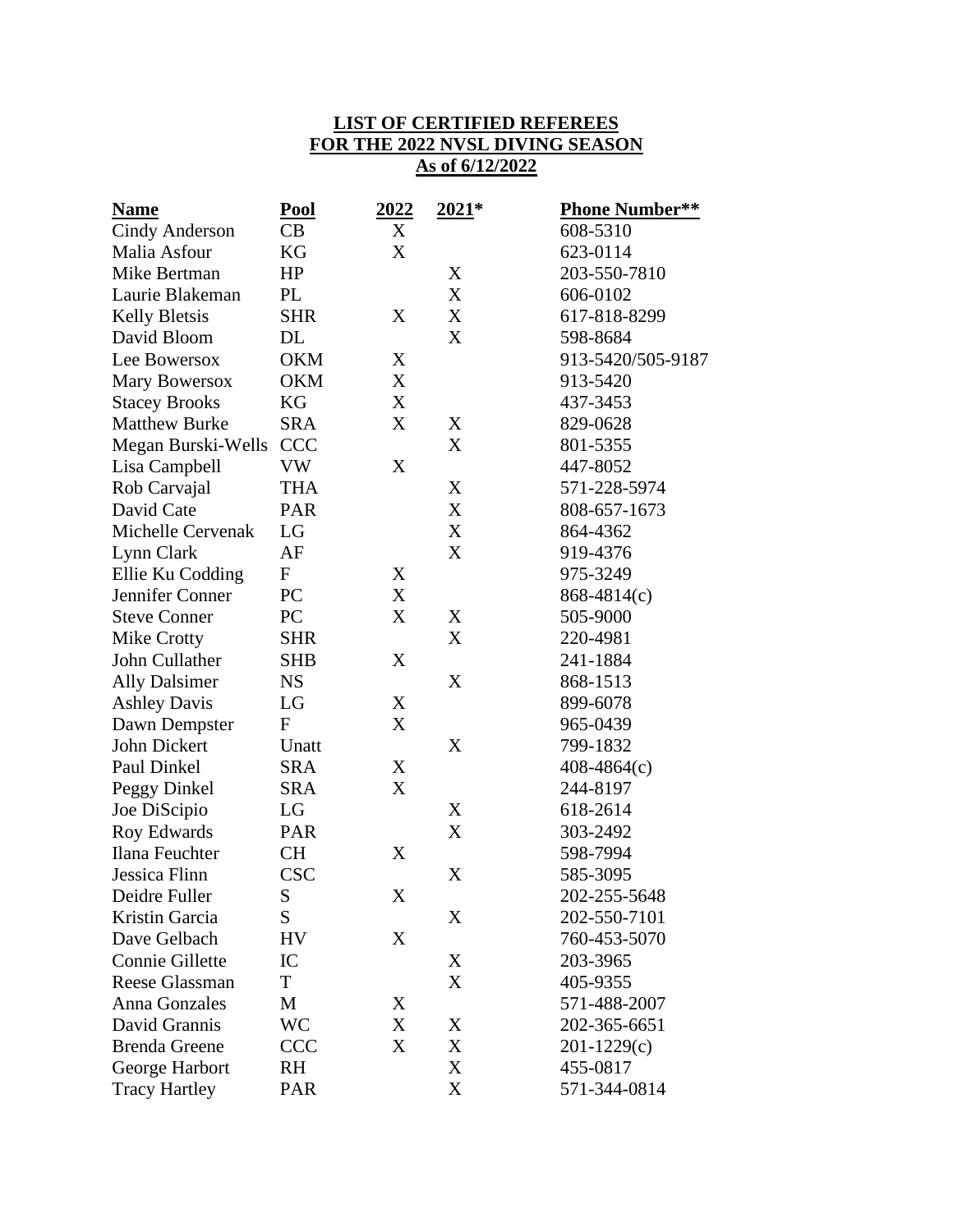| <b>Name</b>                            | <u>Pool</u>  | <u>2022</u> | 2021 | <b>Phone Number*</b>     |
|----------------------------------------|--------------|-------------|------|--------------------------|
| Karen Hauda                            | <b>HSC</b>   |             | X    | 967-4913                 |
| Cindy Haataja                          | S            | X           |      | 906-370-1810             |
| Grace Haataja                          | S            | X           |      | 906-370-9286             |
| Will Heim                              | <b>SHR</b>   | X           |      | 403-8697                 |
| Ira Hersh                              | KG           | X           |      | 201-3833                 |
| Elizabeth Hogan                        | CB           |             | X    | 202-494-3621             |
| Deena Imbriglia                        | $\mathbf R$  |             | X    | 577-2538                 |
| <b>Russell Jeffries</b>                | Unatt        | X           | X    | 360-6307/244-1245(c)     |
| Thomas Joyce                           | DH           |             | X    | 622-8452                 |
| Mark Klopfenstein                      | <b>OAK</b>   | X           |      | 453-9192                 |
| Kara Klousia                           | LG           | X           |      | 646-0298                 |
| Jen Lager                              | CB           |             | X    | 407-6757                 |
| <b>Steven Lander</b>                   | G            | X           |      | 202-480-7478             |
| Ergene Lee                             | <b>HV</b>    | X           | X    | 571-294-8285             |
| <b>Winsome Lenfert</b>                 | CP           |             | X    | 404-803-3457             |
| Lori Leonard                           | T            |             | X    | 994-5837                 |
| <b>Brandon Lucado</b>                  | <b>THA</b>   | X           |      | 283-1190                 |
| Elizabeth Macaranas LV                 |              |             | X    | 571-235-1755             |
| Ann Manning                            | <b>FS</b>    | X           | X    | 786-5560                 |
| Alice Mar                              | LG           |             | X    | 946-4281                 |
| Sonya Marsden                          | DL           |             | X    | 919-3616                 |
| <b>Patrick Massey</b>                  | <b>CH</b>    | X           |      | 571-278-1207             |
| Abraham McAllister                     | <b>CCC</b>   |             | X    | 617-230-5382             |
| Katherine McClure                      | <b>OH</b>    | X           | X    | 240-271-1905             |
|                                        | Unatt        | X           |      | 568-6762                 |
| <b>Bob McKinney</b><br>Melissa Mihocko | CP           | X           |      |                          |
|                                        |              |             |      | 599-6743                 |
| Mark Miller                            | <b>OKM</b>   | X           |      | 304-9656                 |
| <b>Susan Mitchell</b>                  | LV           | X           |      | 808-754-7149             |
| Mark Moyer                             | WG           | X           |      | 638-4710                 |
| Noah Paci                              | VW           | X           |      | 975-0694                 |
| <b>Vicky Palazzo</b>                   | LV           |             | X    | 906-4846                 |
| Scott Parish                           | DR           | X           |      | 571-245-6319             |
| <b>James Patteson</b>                  | F            |             | X    | 673-6938                 |
| <b>Bob Perkins</b>                     | <b>RH</b>    |             | X    | $202 - 207 - 4243(c)$    |
| <b>Mark Portofe</b>                    | G            | X           |      | 815-9484/571-255-9633(c) |
| Paul Rabe                              | WG           | X           | X    | 919-2772                 |
| Roger Raber                            | $\mathbf{O}$ |             | X    | 725-4856                 |
| Tanya Ratner                           | DL           |             | X    | 281-382-9588             |
| John Redington                         | М            | X           |      | 202-257-4744             |
| <b>Elaine Reed</b>                     | VW           | X           | X    | 268-6171                 |
| <b>Catherine Riedel</b>                | R            |             | X    | 930-9310                 |
| <b>Shalla Ross</b>                     | O            |             | X    | 202-669-5324             |
| Atul Saran                             | T            |             | X    | 240-372-9169             |
| Mike Schaeffer                         | HF           | X           | X    | 593-5075                 |
| Paige Schuppin                         | FS           |             | X    | 622-0243                 |